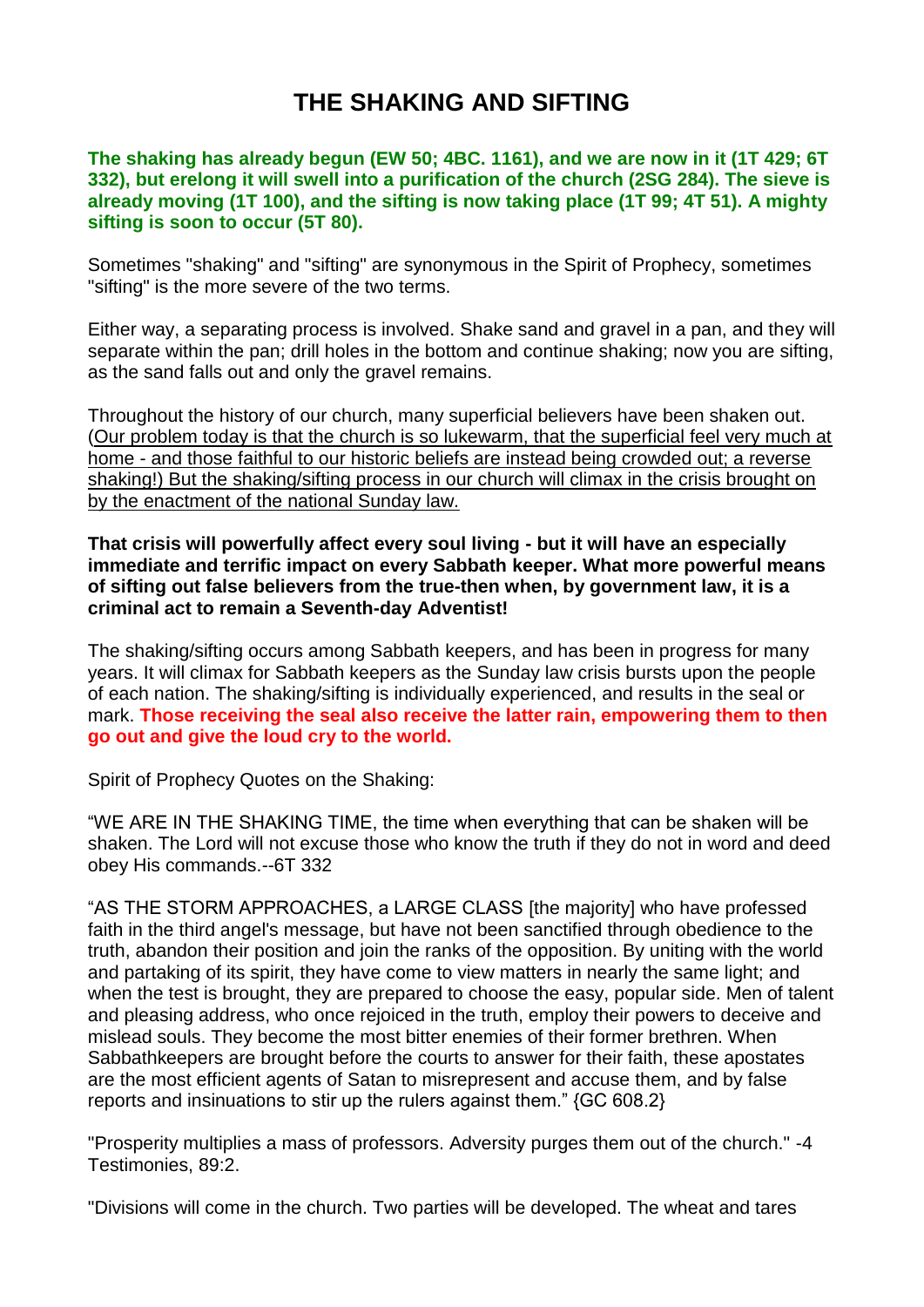grow up together for the harvest." - 2 Selected Messages, 114:0.

"When the day comes when the law of God is made void, and the church is sifted by the fiery trials that are to try all that live upon the earth, a great proportion of those who are supposed to be genuine will give heed to seducing spirits, and will turn traitors and betray sacred trusts. They will prove our very worst persecutors."-6 Bible Commentary, 1065:1/1.

"Many a star that we have admired for its brilliance will then go out in darkness." -Prophets and Kings, 188:1.

"Chaff like a cloud will be borne away on the wind, even from places where we see only floors of rich wheat." -5 Testimonies, 81:1.

'"The shaking of God blows away multitudes like dry leaves." -4 Testimonies, 89:2.

"In the last solemn work few great men will be engaged." -5 Testimonies, 80:1.

"Soon God's people will be tested by fiery trials, and the great proportion of those who now appear to be genuine and true will prove to be base metal."-5 Testimonies, 136:1.

"To stand in defense of truth and righteousness when the majority forsake us, to fight the battles of the Lord when champions are few this will be our test. At this time we must gather warmth from the coldness of others, courage from their cowardice, and loyalty from their treason. " 5 Testimonies, 136:2.

"When the law of God is made void the church will be sifted by fiery trials, and a larger proportion than we now anticipate, will give heed to seducing spirits and doctrines of devils." -2 Selected Messages, 368:1.

"Let opposition arise, let bigotry and intolerance again bear sway, let persecution be kindled, and the halfhearted and hypocritical will waver and yield the faith; but the true Christian will stand firm as a rock, his faith stronger, his hope brighter than in days of prosperity." -Great Controversy, 602:1.

"Amidst the deepening shadows of earth's last great crisis, God's light will shine brightest, and the song of hope and trust will be heard in clearest and loftiest strains." -Education, 166:7.

"When the storm of persecution really breaks upon us, the true sheep will hear the true Shepherd's voice. Self-denying efforts will be put forth to save the lost, and many who have strayed from the fold will comeback to follow the great Shepherd. The people of God will draw together and present to the enemy a united front. In view of the common peril, strife for supremacy will cease; there will be no disputing as to who shall be accounted greatest. . Then will the message of the third angel swell to a loud cry, and the whole earth will be lightened with the glory of the Lord." - 6 Testimonies, 401:1.

"Standard after standard was left to trail in the dust as company after company from the Lord's army joined the foe and tribe after tribe from the ranks of the enemy united with the commandment-keeping people of God." -8 Testimonies, 41:1.

"The numbers of this company had lessened. Some had been shaken out and left by the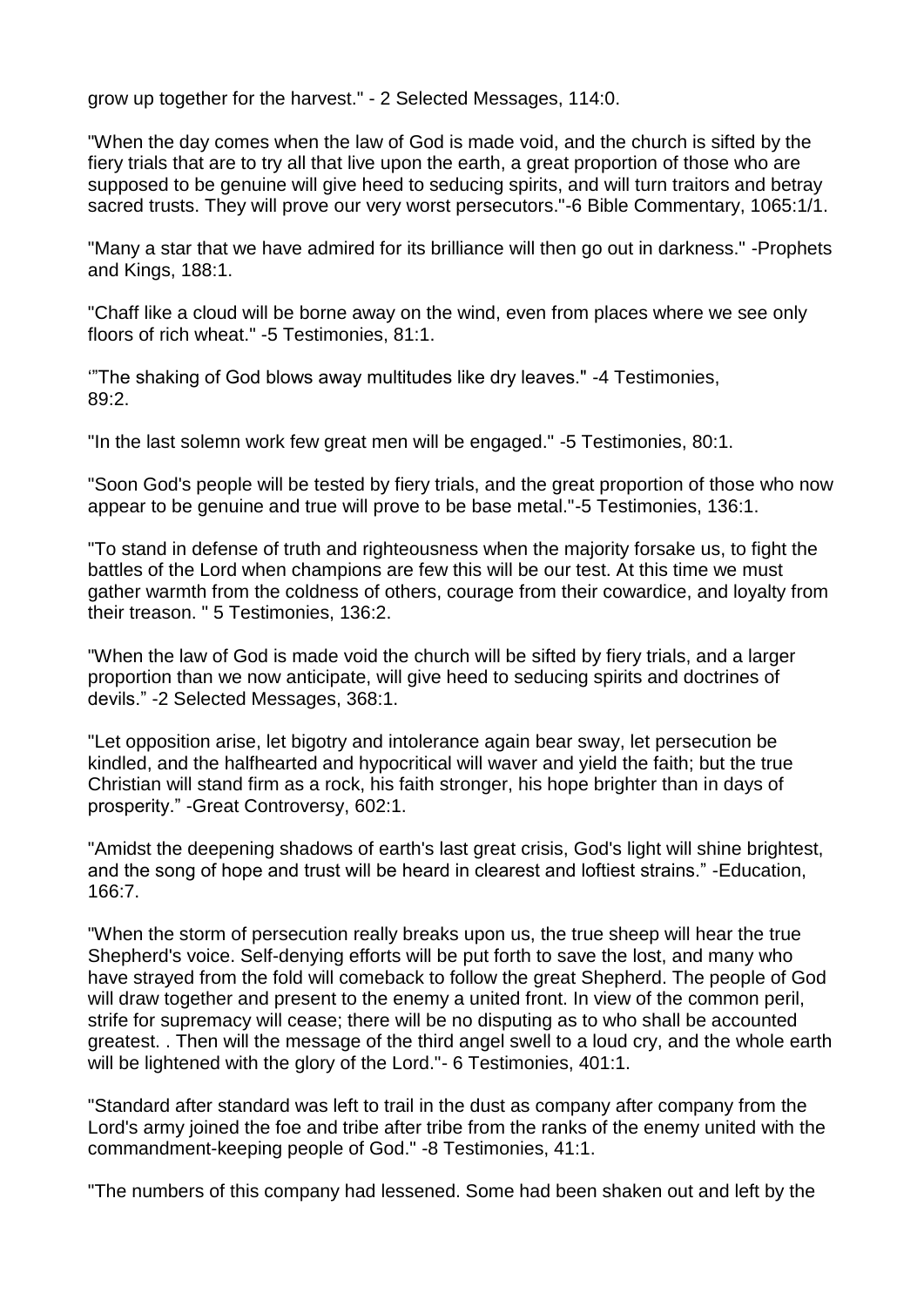way. The careless and indifferent, who did not join with those who prized victory and salvation enough to perseveringly plead and agonize for it, did not obtain it, and they were left behind In darkness, and their places were immediately filled by others taking hold of the truth and coming into the ranks."-Early Writings, 271:1.

"The Lord has faithful servants, who in the shaking, testing time will be disclosed to view. There are precious ones now hidden who have not bowed the knee to Baal. They have not had the light which has been shining in a concentrated blaze upon you. But it may be under a rough and uninviting exterior the pure brightness of a genuine Christian character will be revealed. In the day time we look toward heaven but do not see the stars. They are there, fixed in the firmament, but the eye cannot distinguish them. In the night we behold their genuine luster. "-5 Testimonies, 80:1-81:0.

"Notwithstanding the agencies combined against the truth, a large number take their stand upon the Lord's side." - Great Controversy, 612:2.

"IT IS A SOLEMN STATEMENT that I make to the church, that not one in twenty whose names are registered upon the church books are prepared to close their earthly history,…. They are professedly serving God, but they are more earnestly serving mammon. This half-and-half work is a constant denying of Christ, rather than a confessing of Christ." {ChS 41.1}

**The Lord forbids us to proceed in any violent way against those whom we think erring, and we are not to deal out excommunications and denunciations to those who are faulty.** {TM 47.1}

 Finite man is likely to misjudge character, but God does not leave the work of judgment and pronouncing upon character to those who are not fitted for it. We are not to say what constitutes the wheat, and what the tares. The time of the harvest will fully determine the character of the two classes specified under the figure of the tares and the wheat. The work of separation is given to the angels of God, and not committed into the hands of any man. {TM 47.2}

"**What are you doing, brethren, in the great work of preparation**? Those who are uniting with the world are receiving the worldly mold and preparing for the mark of the beast. Those who are distrustful of self, who are humbling themselves before God and purifying their souls by obeying the truth **these are receiving the heavenly mold and preparing for the seal of God** in their foreheads. **When the decree goes forth and the stamp is impressed, their character will remain pure and spotless for eternity**." Testimonies, volume 5, 216.

"Let both tares and wheat grow together until the harvest. **Then it is the angels that do the work of separation**." *Selected Messages*, book 2, 69.

"I then saw **the third angel**. Said my accompanying angel, 'Fearful is his work. Awful is his mission. **He is the angel that is to select the wheat from the tares, and seal, or bind, the wheat for the heavenly garner**. These things should engross the whole mind, the whole attention.'" *Early Writings*, 119.

The third Angel is a message, it is God's word that will separate the wheat from the tares.

**This is the test that the people of God must have before they are sealed**. All who prove their loyalty to God by observing His law, and refusing to accept a spurious sabbath, will rank under the banner of the Lord God Jehovah, and will receive the seal of the living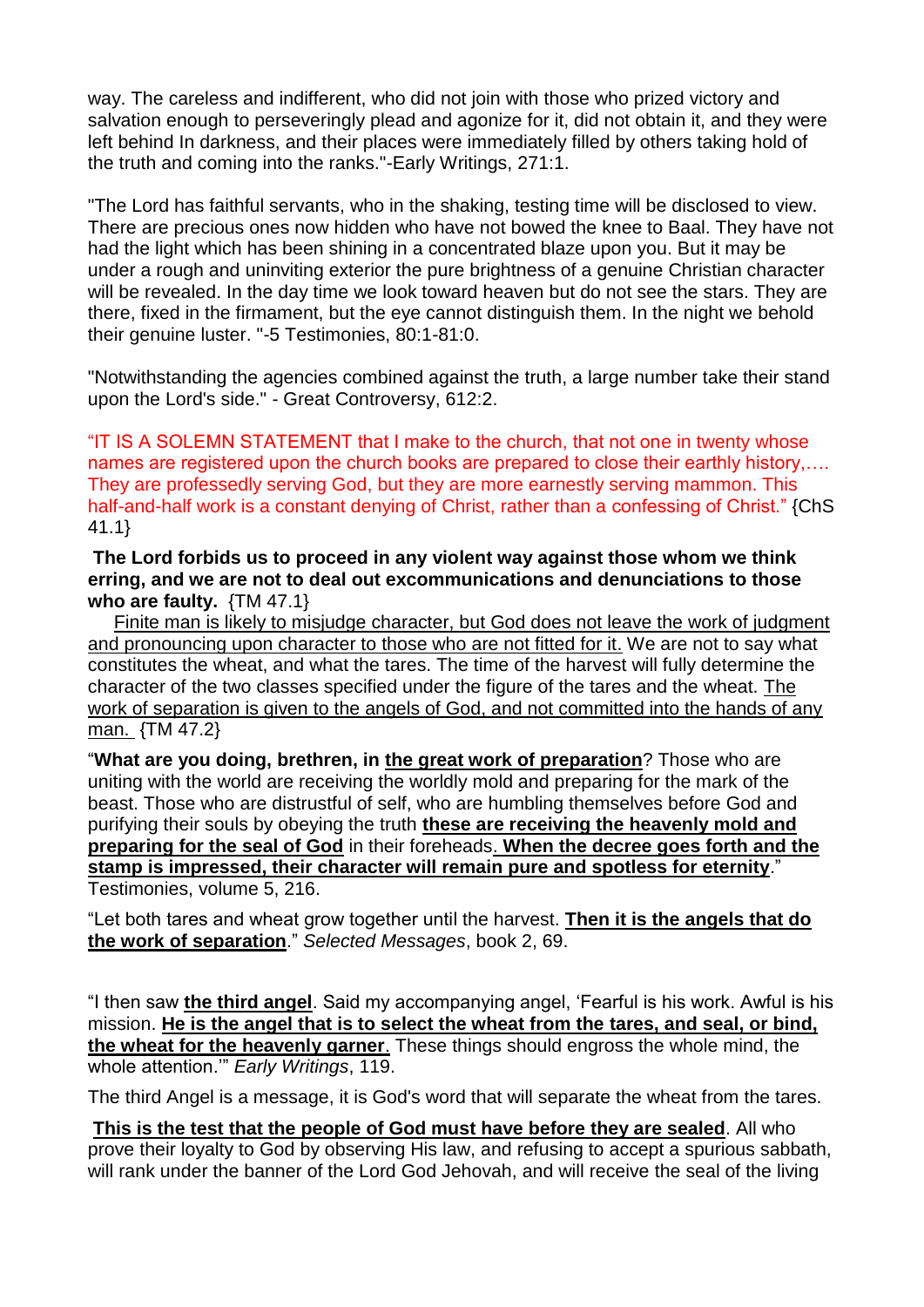God**. Those who yield the truth of heavenly origin, and accept the Sunday sabbath, will receive the mark of the beast**…. {Mar 164.4}

**As the storm approaches, a large class who have professed faith in the third angel's message, but have not been sanctified through obedience to the truth, abandon their position and join the ranks of the opposition**. By uniting with the world and partaking of its spirit, they have come to view matters in nearly the same light; and **when the test is brought, they are prepared to choose the easy, popular side**. Men of talent and pleasing address, who once rejoiced in the truth, employ their powers to deceive and mislead souls. They become the most bitter enemies of their former brethren. When Sabbathkeepers are brought before the courts to answer for their faith, these apostates are the most efficient agents of Satan to misrepresent and accuse them, and by false reports and insinuations to stir up the rulers against them. {GC 608.2}

In vision I saw two armies in terrible conflict. **One army was led by banners bearing the world's insignia; the other was led by the blood-stained banner of Prince Emmanuel.** Standard after standard was left to trail in the dust **as company after company from the Lord's army joined the foe**; and **tribe after tribe from the ranks of the enemy united with the commandment-keeping people of God.** An angel flying in the midst of heaven put the standards of Emmanuel into many hands, while a mighty general cried with a loud voice, "Come into line. Let those who loyal to the commandments of God and the testimony of Christ, now take their position. 'Come out from among them, and be ye separate, . . . and touch not the unclean thing; and I will receive you, and will be a Father unto you, and ye shall be my sons and daughters.' Let all who will, come up to the help of the Lord, to the help of the Lord against the mighty." {RH, November 26, 1903 par. 1}

"**Some had been shaken out and left by the way**. The careless and indifferent, who did not join with those who prized victory and salvation enough to perseveringly plead and agonize for it, did not obtain it, and they were left behind in darkness, and **their places were immediately filled by others taking hold of the truth and coming into the ranks.**--EW 271 (1858). {LDE 182.1}

The time is not far distant when the test will come to every soul. The observance of the false sabbath will be urged upon us. **The contest will be between the commandments of God and the commandments of men**. Those who have yielded step by step to worldly demands, **and conformed to worldly customs**, will then yield to the powers that be, rather than subject themselves to derision, insult, threatened imprisonment, and death. At that time the gold will be separated from the dross. . . . **Many a star that we have admired for its brilliance will then go out in darkness. Those who have assumed the ornaments of the sanctuary, but are not clothed with Christ's righteousness, will then appear in the shame of their own nakedness.**–Prophets and Kings, p. 188. {ChS 157.2}

**The mark of deliverance has been set upon those "that sigh and that cry for all the abominations that be done."** Now the angel of death goes forth, represented in Ezekiel's vision by the men with the slaughtering weapons, to whom the command is given: "Slay utterly old and young, both maids, and little children, and women; but come not near any man upon whom is the mark; **and begin at my sanctuary." Says the prophet**, "They began at the ancient men which were before the house." [Ezekiel 9:1-6**.**] **The work of destruction begins among those who have professed to be the spiritual guardians of the people. The false watchmen are the first to fall**. There are none to pity or to spare. Men, women, maidens, and little children perish together. {GC88 656.2}

**The class who do not feel grieved over their own spiritual declension, nor mourn over the sins of others, will be left without the seal of God**. The Lord commissions His